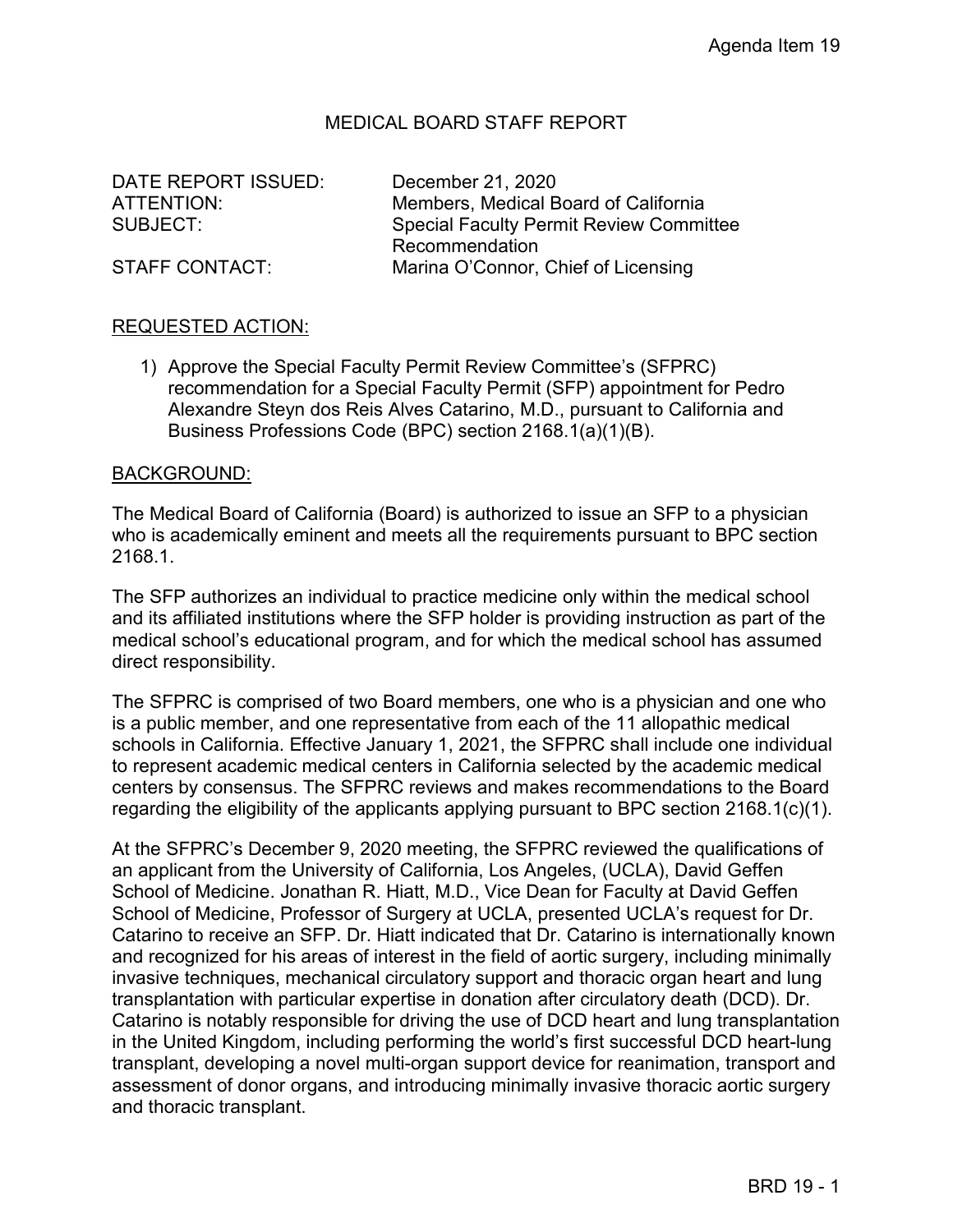Dr. Catarino was recruited to UCLA and Cedars-Sinai from the Royal Papworth Hospital in Cambridge where he spent eleven years working in cardiothoracic transplantation and serving as Director of Transplantation and Mechanical Circulatory Support. Dr. Catarino is considered a preeminent physician and is an active researcher and has received a number of grants for his work, has an excellent bibliography in his field, is a busy local, national and international lecturer and educator and has received a number of research fellowship and clinical excellence awards. Dr. Catarino is the recipient of major honors and awards including National Health Service Clinical Excellence Awards for 2018 - 2020 and the 2015 Ionescu SCTS Consultant Travel Fellowship to the Kyoto living lobar lung transplant program.

If approved for an SFP appointment by the Board, Dr. Catarino will hold a full-time faculty position as Health Sciences Associate Clinical Professor at UCLA, where he has already been approved for an interim appointment as Visiting Associate Professor. Dr. Catarino will serve as Surgical Director of Aortic Surgery at the school's major affiliate, Cedars-Sinai Medical Center, where he will be responsible for providing leadership and clinical direction, programmatic activities for growth along with establishment and maintenance of procedures to ensure the highest quality of patient care. Dr. Catarino's innovative surgical techniques and unique expertise in minimally invasive thoracic aortic surgery and thoracic transplantation will enable him to introduce these new unique surgical techniques with a focus on optimizing outcomes and providing advanced treatments.

### EDUCATION:

Medical School

University of Cambridge United Kingdom: 1988-1991

University of Oxford Medical School United Kingdom: 1991-1994

Graduated: 1994

Postgraduate Training

Glasgow Royal Infirmary United Kingdom: 1994-1995

Royal Victoria Infirmary United Kingdom: 1995-1994

Royal College of Surgeons of England United Kingdom: 1995-1999

The John Radcliffe Hospital United Kingdom: 1999-2001